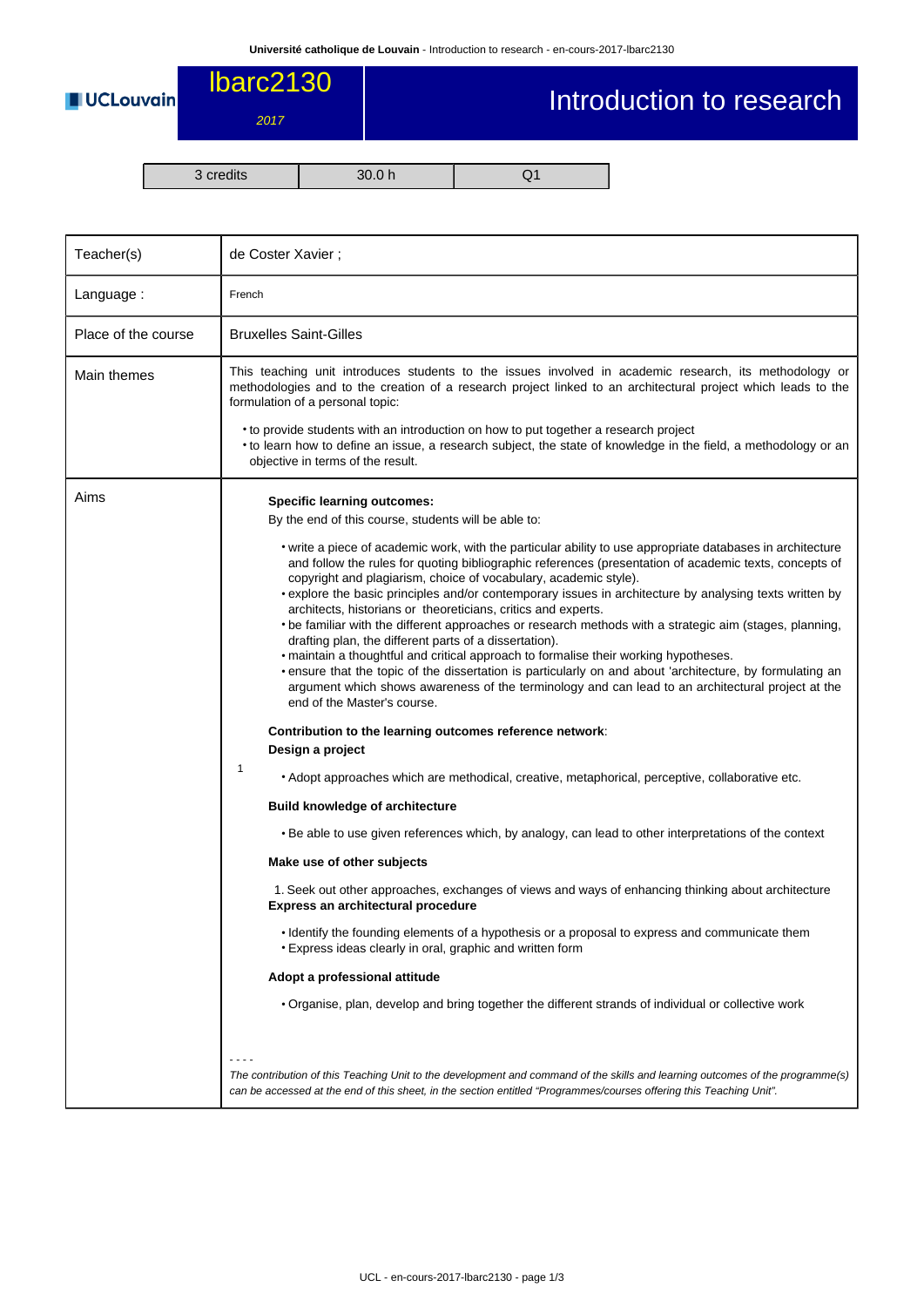**Université catholique de Louvain** - Introduction to research - en-cours-2017-lbarc2130

| Bibliography                   | BEAUD, Michel : L'art de la thèse : Comment préparer et rédiger un mémoire de master, une thèse de doctorat ou<br>tout autre travail universitaire à l'ère du Net, Paris : La Découverte (coll. "Grands Repères / Guides"), éd. rev., màj<br>let augm., 2006 (1re éd., 1985).                                                                                                                                                                                                                                                         |
|--------------------------------|---------------------------------------------------------------------------------------------------------------------------------------------------------------------------------------------------------------------------------------------------------------------------------------------------------------------------------------------------------------------------------------------------------------------------------------------------------------------------------------------------------------------------------------|
|                                | DOUSSON, Lambert & VIALA, Laurent (éds.) : Art, architecture, recherche : Regards croisés sur les processus de<br>création, Montpellier : Éd. de l'Espérou (Carnets de la recherche, n° 9), 2016.                                                                                                                                                                                                                                                                                                                                     |
|                                | DUFOUR, M.-L. : Le tapuscrit : Recommandations pour la présentation et la dactylographie des travaux scientifiques<br>(sciences humaines), Paris : École des Hautes études en Sciences sociales, 1971.                                                                                                                                                                                                                                                                                                                                |
|                                | ECO, Umberto : Comment écrire sa thèse, trad. de l'ital. [Come si fa una tesi di laurea, Milan : Bompiani, 1977] par<br>Laurent Cantagrel, Paris: Flammarion, 2016.                                                                                                                                                                                                                                                                                                                                                                   |
|                                | MORIN, Edgar : La méthode, Paris : Seuil, I : La nature de la nature, 1977 (nouv. éd., coll. "Points", 1981); II : La<br>vie de la vie, 1980 (nouv. éd., coll. "Points", 1985); III : La connaissance de la connaissance, 1986 (nouv. éd., coll.<br>"Points", 1992); IV : Les idées, 1991 (nouv. éd., coll. "Points", 1995); V : L'humanité de l'humanité : L'identité humaine,<br>2001 (nouv. éd., coll. "Points", 2003); VI : L'éthique, 2004 (nouv. éd., coll. "Points", 2006); rééd. des 6 tomes en 2<br>vol, coll. "Opus", 2008. |
|                                | PRELORENZO, Claude, SEYLER, Odile & COHEN, Jean-Louis (éds.) : La recherche en architecture : Un bilan<br>international, actes du colloque " Rencontres, recherche, architecture ", Marseille, Nancy, Nantes, Paris, 12 ' 14 juin<br>1984, Marseille : Parenthèses, 1986                                                                                                                                                                                                                                                              |
|                                | RAMIREZ, Juan Antonio : Cómo escribir sobre arte y arquitectura : Libro de estilo e introducción a los géneros de la<br>crítica y de la historia del arte, Barcelone : Ediciones del Serbal (coll. "Cultura Artística"), 1996.                                                                                                                                                                                                                                                                                                        |
|                                | VAIREL, Hélène : La présentation matérielle d'un manuscrit dactylographié, Paris : Nathan, 1989.                                                                                                                                                                                                                                                                                                                                                                                                                                      |
| Faculty or entity in<br>charge | LOCI                                                                                                                                                                                                                                                                                                                                                                                                                                                                                                                                  |
|                                |                                                                                                                                                                                                                                                                                                                                                                                                                                                                                                                                       |